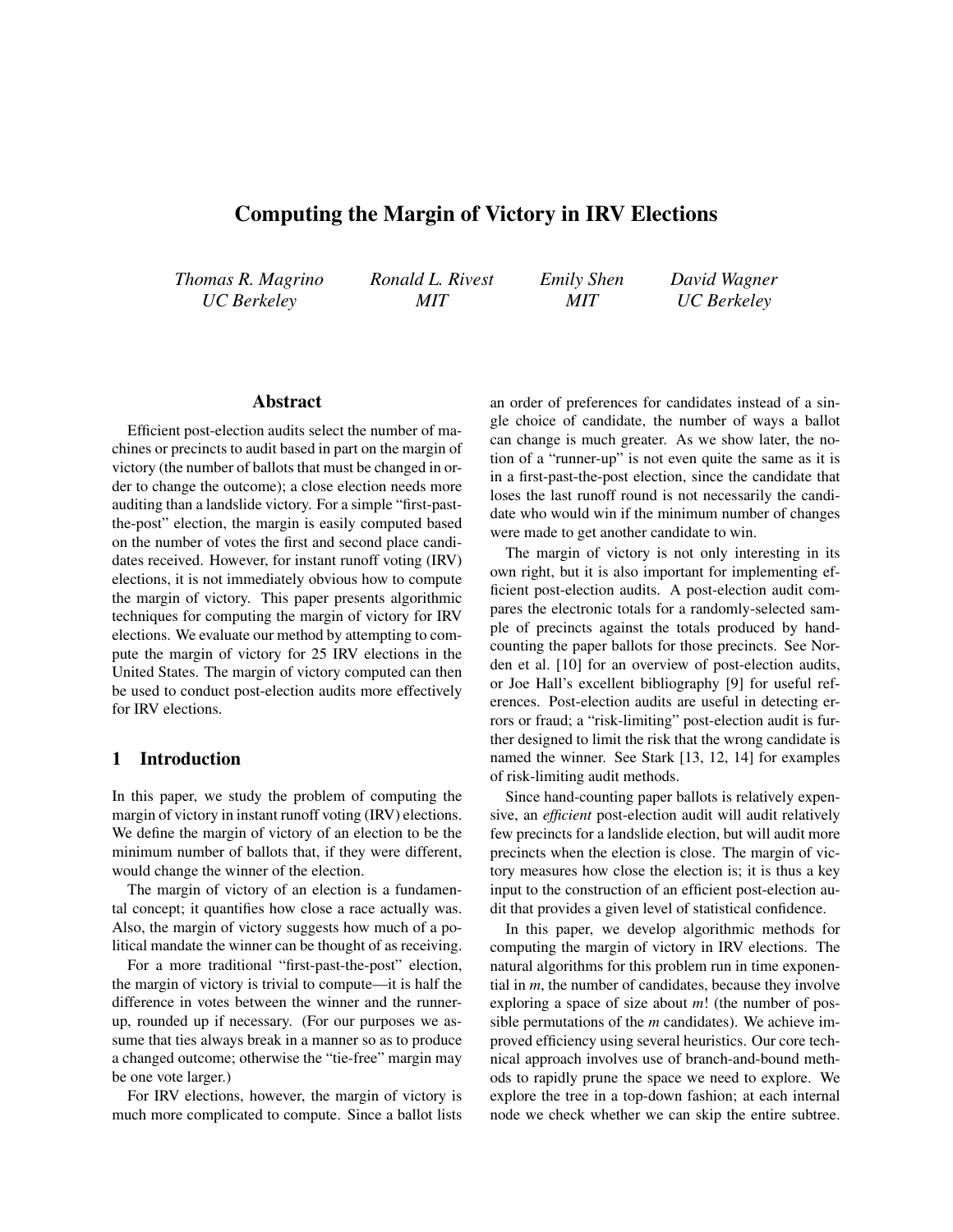In particular, we show how to use integer linear programming to compute a lower bound on the margin of victory for an entire subtree, which in many cases allows us to prune exploration and skip that subtree. Our methods are heuristic in nature—the worst-case running time of our algorithm remains exponential in *m*—but we demonstrate that they are often effective in practice.

The primary result of this work is to (partially) remove one barrier to auditing of IRV elections. Some who are opposed to IRV claim that auditing IRV is intractable [4], due to the difficulty of precinct-based auditing of IRV elections. In contrast, some IRV supporters argue for single-ballot audits [5]. While single-ballot auditing of IRV elections may be feasible, there has not been a feasible way to compute the margin of victory in a IRV election, and therefore there does not currently seem to be an accepted method for performing single-ballot audits of IRV elections that provide a given level of statistical confidence.<sup>1</sup> Our work addresses this barrier to the auditing of IRV elections.

The contributions of this work are:

- We develop new algorithmic techniques to compute the margin of victory in IRV elections.
- We demonstrate experimentally that these algorithms are efficient in practice for many (but not all) real-world IRV elections.
- These results shed light into a broader policy debate surrounding IRV elections, $2$  and suggest that IRV elections are not fundamentally incompatible with effective post-election audits.

#### 2 Background: How IRV Elections Work

In this section we explain what IRV elections are and how they work.

In recent years, an increasing number of cities in the United States have adopted the IRV election format, which allows voters to rank the candidates in the order that the voter prefers the candidates [6]. In some places, such as San Francisco, the alternative name ranked choice voting (RCV) is used to refer to IRV. IRV elections have grown in popularity in recent years because they allow local officials to be elected with a majority vote without separate runoff elections.



Figure 1: Example of a ballot for a voter who prefers *c* the most, followed by *a*, *b*, and *d*. We can think of this as the permutation  $(c, a, b, d)$ .

In IRV, voters cast ballots that list candidates in order of preference. The ballot *b* contains a ranking  $(c_1, c_2, \ldots, c_k)$  of a subset of the candidates, where  $c_1$  is the voter's top choice,  $c_2$  is the voter's second choice, and so on. For example, in an IRV contest with candidates *a*, *b*, *c*, and *d*, a voter who preferred *c* the most, followed by *a*, *b*, and *d*, would mark her ballot as shown in Figure 1. This ballot corresponds to the ranking  $(c, a, b, d)$ . Voters do not need to rank all candidates; for instance, (*b*, *c*) is another possible ranking of candidates.

The winner is selected by simulating a series of runoff elections. In each runoff round, the candidate with the least number of votes is thereafter eliminated from contention, while the other candidates survive to the next runoff round. The winner is the last candidate remaining after all other candidates have been eliminated.

In each runoff round, votes are tallied by counting each ballot as a vote for its highest-ranked candidate who has not yet been eliminated. If a ballot has no eligible candidates listed, the ballot is *exhausted* and it does not count towards anyone, as if the ballot were cast blank. In each round, the candidate eliminated is the one with the lowest number of votes tallied in this fashion (with ties resolved according to local election law).

This procedure for determining the winner of an IRV contest is shown in pseudocode in Algorithm 1.

As an example, suppose we wanted to find the winner of an IRV contest between candidates *a*, *b*, *c*, and *d* with ballots cast as shown in Table 1. The series of runoff rounds and the number of votes that each candidate receives during each round is shown in Table 2.

<sup>&</sup>lt;sup>1</sup>However, concurrent work by Sarwate et al. proposes an alternative approach to this problem [11].

<sup>2</sup>The selection of a voting system is *always* controversial. See fairvote.org for some favorable discussion and presentation of IRV, and http://rangevoting.org/Irvtalk.html for some discussion of some of IRV's rather surprising and undesirable properties. In this paper we focus on the auditability of IRV, and do not take a position on the larger policy question of whether IRV is a good voting system to be using in the first place.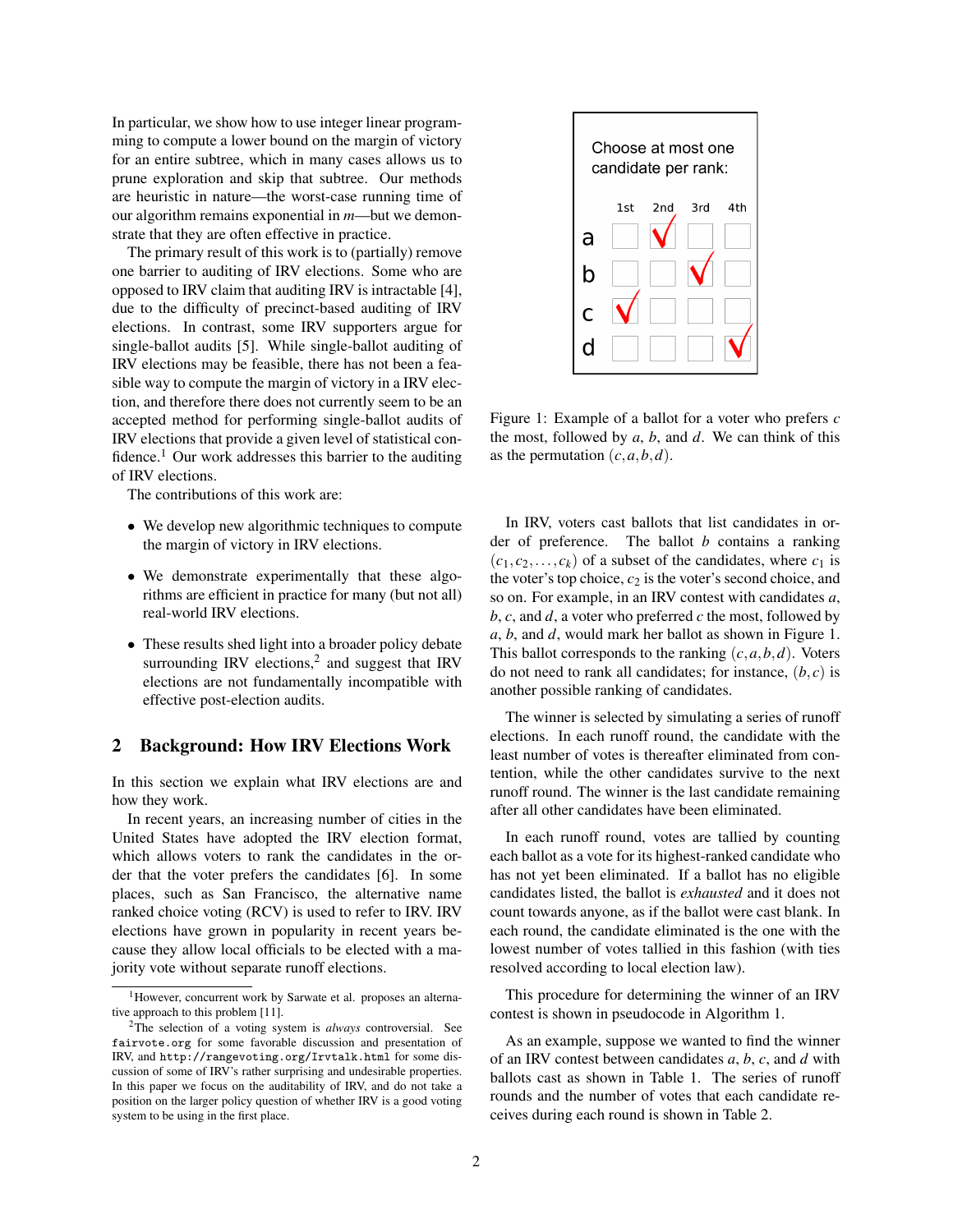Algorithm 1 Calculating the winner of an IRV election with candidates *C* and ballots *B*.

while  $|C| > 1$  do Reset the tallies for each candidate  $c \in C$  to 0. for each ballot  $b = (c_1, c_2, \ldots, c_k) \in B$  do Add 1 to the tally of the highest-ranked candidate still in *C*.

Eliminate the candidate with the smallest count from *C*.

return the remaining candidate in *C*.

| Ranking of Candidates | Number of Ballots |
|-----------------------|-------------------|
| (a,c,b,d)             |                   |
| (b,c,d,a)             | 21                |
| (c,a,b,d)             | 10                |
| (c,a,d)               |                   |
| (d,b,c,a)             |                   |

Table 1: An example election between candidates *a*, *b*, *c*, and *d*. Each row shows the number of ballots cast with a specified ranking. Rankings are given in order of descending preference, so  $(a, b, c)$  means  $a$  was ranked first, *b* was ranked second, and *c* was ranked third.

## 3 Computing the Margin of Victory

The problem of finding the margin of victory for an IRV election is not a simple computation. Changing one ballot might have complex effects on the eventual winner; changing a single ballot might change which candidate is eliminated in an earlier round, which can have cascading effects on all subsequent rounds.<sup>3</sup>

Naively, one might be tempted to compute the margin of victory as the margin in the last round: i.e., one-half the difference between the number of votes allocated to the last two candidates in the final round. However, this method is not correct.

Consider the example shown in Tables 1 and 2. The last-round tie-free margin of victory is  $(60-26)/2+1=$ 18, since by changing 18 ballots one can leave *b* with 44 votes in the last round and leave *a* with only 42 votes, causing *b* to win the election. However, the true margin of victory is much smaller than the last-round tie-free margin. By changing 4 ballots, we can change who is eliminated in the second round; we can cause *b* to be eliminated in the second round instead of *c*. When *b* is eliminated, all of the votes previously counted for *b* are now redistributed to *c*, and *c* wins the election. Therefore, the (tie-free) margin of victory can be much smaller than the (tie-free) last-round margin.

|       | Number of Votes for |    |    |  |  |
|-------|---------------------|----|----|--|--|
| Round | a                   | c  | a. |  |  |
|       | 40                  | 21 | 20 |  |  |
|       | 40                  | 26 | 20 |  |  |
|       | 60                  | 26 |    |  |  |

Table 2: An example of how the winner is determined, given the ballots from Table 1. If a candidate is eliminated before a runoff round, this fact is indicated by a dash. Candidate *a* wins the election.

| Ranking of Candidates | Number of Ballots |
|-----------------------|-------------------|
| (b,d)                 |                   |
| $\overline{d}$        |                   |
| (d,b)                 |                   |

Table 3: Example of reduced election profile for candidates *b* and *d* using the original profile in Table 1. All ballots are now treated as if they only listed *b* and *d*, omitting all other candidates they originally listed.

Similarly, we can see that the "apparent runner-up" (the last candidate to be eliminated) is not necessarily the candidate who missed winning by the smallest number of ballots.

Also, it is not hard to come up with examples that demonstrate that the margin of victory need not be equal to any of the individual round margins (i.e., between the candidate eliminated in that round and the candidate with the next higher total). $4$ 

Ties. One complexity of IRV is how ties are handled, in each round of the IRV algorithm. The method for handling ties is jurisdiction-specific and is not always fully specified, but it can potentially have a significant effect on the outcome of an election. In this paper, we conservatively assume that the adversary can control how ties are resolved: if in some round multiple candidates are tied for the lowest number of votes, we assume that the adversary can select which candidate will be eliminated. (If the adversary cannot in fact control the outcome of ties, then our methods might slightly underestimate the true margin of victory, but they will not overestimate it.)

### 3.1 Terminology

We start by defining a few terms we use in the description of our algorithms.

 $3$ See, for example, the example given by Warren Smith at http: //rangevoting.org/IRVamp.html

<sup>4</sup>For example, for the profile (*a*): 30, (*b*): 35, (*c*,*a*): 38, (*d*): 60, the margin of victory is 4 (changing votes from  $(c, a)$  to  $(a)$ ), while the round margins are 3, 2, and 11.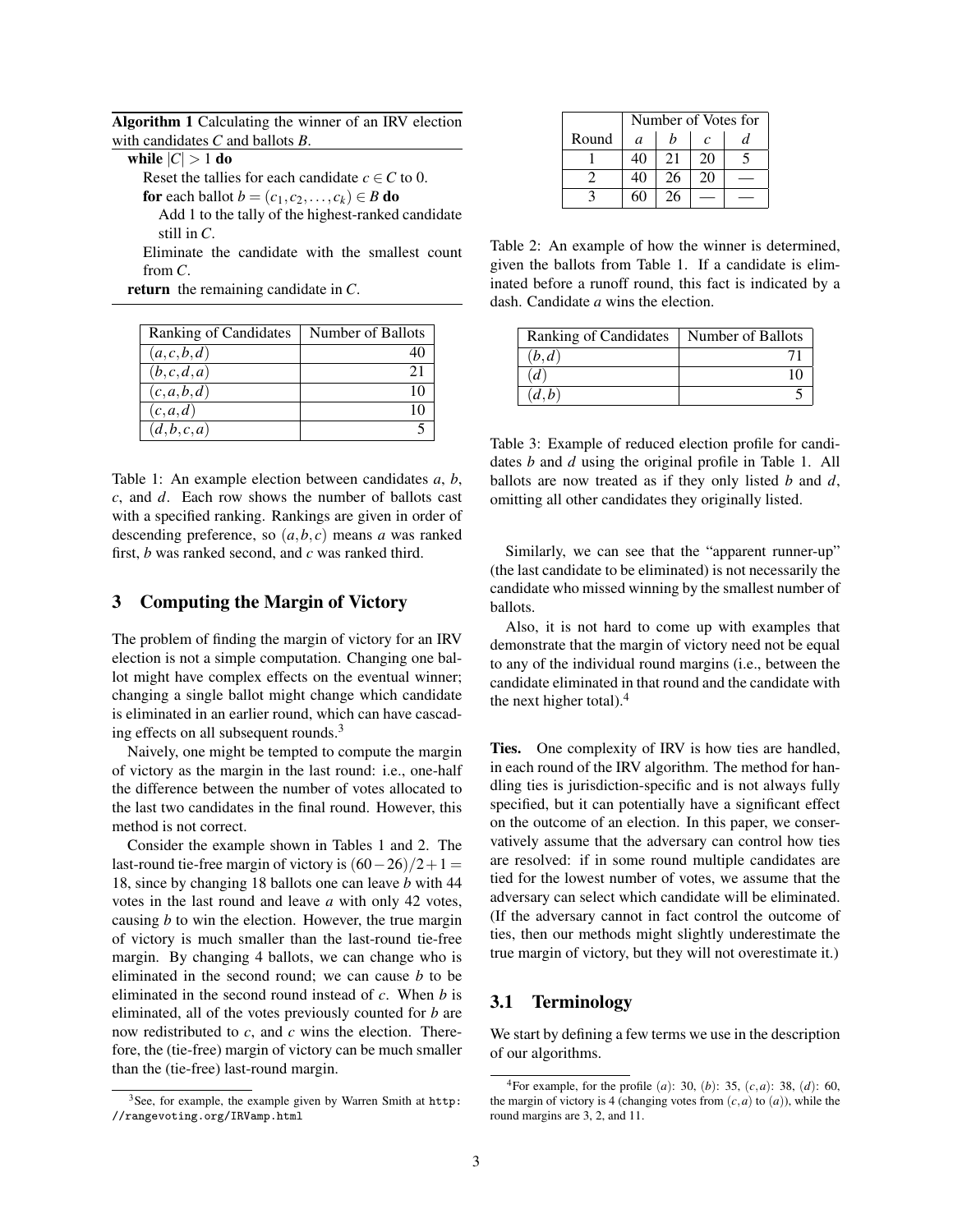- A **ballot signature** is the ranking of the candidates on the ballot. In other words, it is an ordered tuple of candidates, ordered from most preferred candidate to least preferred. In this paper, we allow the signature to be partial and not contain all of the candidates; unlisted candidates are understood to be preferred less than any listed candidate.
- The election profile is the list of ballots that are cast in the election. The election profile is a multiset of ballot signatures; it gives for each ballot signature the number of occurrences of that signature in the profile. Table 1 is an example of an election profile. In our problem, we are given an election profile (which corresponds to the publicly reported results), and we want to compute how many ballots would need to be modified to change the winner.
- The elimination order associated with an IRV election profile is a permutation of the candidates in the election. It lists candidates ordered by which round they are eliminated in, starting with the candidate that is eliminated earliest, and ending with the election winner (who isn't actually eliminated, but it is useful to list the winner here too). We can denote the elimination order as  $(e_1, e_2, \ldots, e_m)$ , where  $e_1$  is the candidate that is eliminated earliest and *e<sup>m</sup>* is the winner of the IRV contest. For the example in Table 1, the elimination order is  $(d, c, b, a)$ .
- A ballot is modified when its signature is changed to a different signature.

We assume that the election profile of the ballots as reported after the election is available and given to us. Thus, the original election profile is fixed and known; in calculating the margin of victory, we consider all potential modifications to this profile. (This is equivalent to considering profiles that might be the "true" election profile, from which our input election profile might have been derived by modifying ballots.)

- The **margin of victory** is the minimum number of ballot modifications that must occur in order for a different candidate to be declared the winner.
- Given an election profile *P* for a contest between candidates *C*, and given a subset of candidates  $C' \subseteq$  $C$ , we call  $P'$  the **reduced election profile** for  $C'$  if it is the result of taking each ballot in *P* and removing any preferences involving candidates not in  $C'$ . For example, consider the election profile in Table 1: its reduced election profile for candidates *b*,*d* is shown in Table 3.

### 3.2 A Building Block

We start by considering a simpler problem:

Problem 1. *Given an election profile for an IRV election and a permutation of the candidates* π*, what is the minimum number of ballots one would have to change in order for the elimination order of the resulting election profile to be* π*?*

In other words, how many ballots must we modify if we want to force the elimination order to be  $\pi$ ?

We use the solution to this problem as a subroutine in our full algorithm for the margin of victory problem.

Solution. Problem 1 can be solved using integer linear programming. In particular, one can construct an integer linear program whose objective function measures the number of changed ballots, and whose constraints enforce restrictions on what conditions must be satisfied in order for the new election profile's elimination order to be  $\pi$ . We now describe one way to construct an integer linear program to solve this problem.

For each ballot signature *S*, let *n<sup>S</sup>* denote the number of ballots with signature *S* in the original election profile. Define  $n = \sum_{S} n_{S}$ , so that *n* counts the total number of ballots in the original election profile. The values of  $n<sub>S</sub>$ and *n* are constants that are determined by the original election profile and thus are given to us.

We introduce a number of variables for the linear program. For each signature *S* in the new election profile, we introduce the variable  $p<sub>S</sub>$  to represent the number of ballots that were modified so their new profile is *S* (and their original profile was something other than *S*). We also introduce the variable  $m<sub>S</sub>$  to represent the number of ballots that were modified from their original profile *S* to some other profile. Finally, we introduce the variable *y<sup>S</sup>* to represent the total number of ballots with signature *S* in the new election profile, after the modifications have been made.

The integer linear program then contains some basic inequalities that capture the form that modifications can take, and some special inequalities that require the elimination order of the modified profile to be  $\pi$ .

The basic inequalities are as follows. We add one instance of the following inequalities for each signature *S*:

$$
n_S + p_S - m_S = y_S
$$
  
\n
$$
n \ge y_S \ge 0
$$
  
\n
$$
n_S \ge m_S \ge 0
$$
  
\n
$$
p_S \ge 0
$$

We also add the following inequality:

$$
\sum_{S} p_{S} = \sum_{S} m_{S}
$$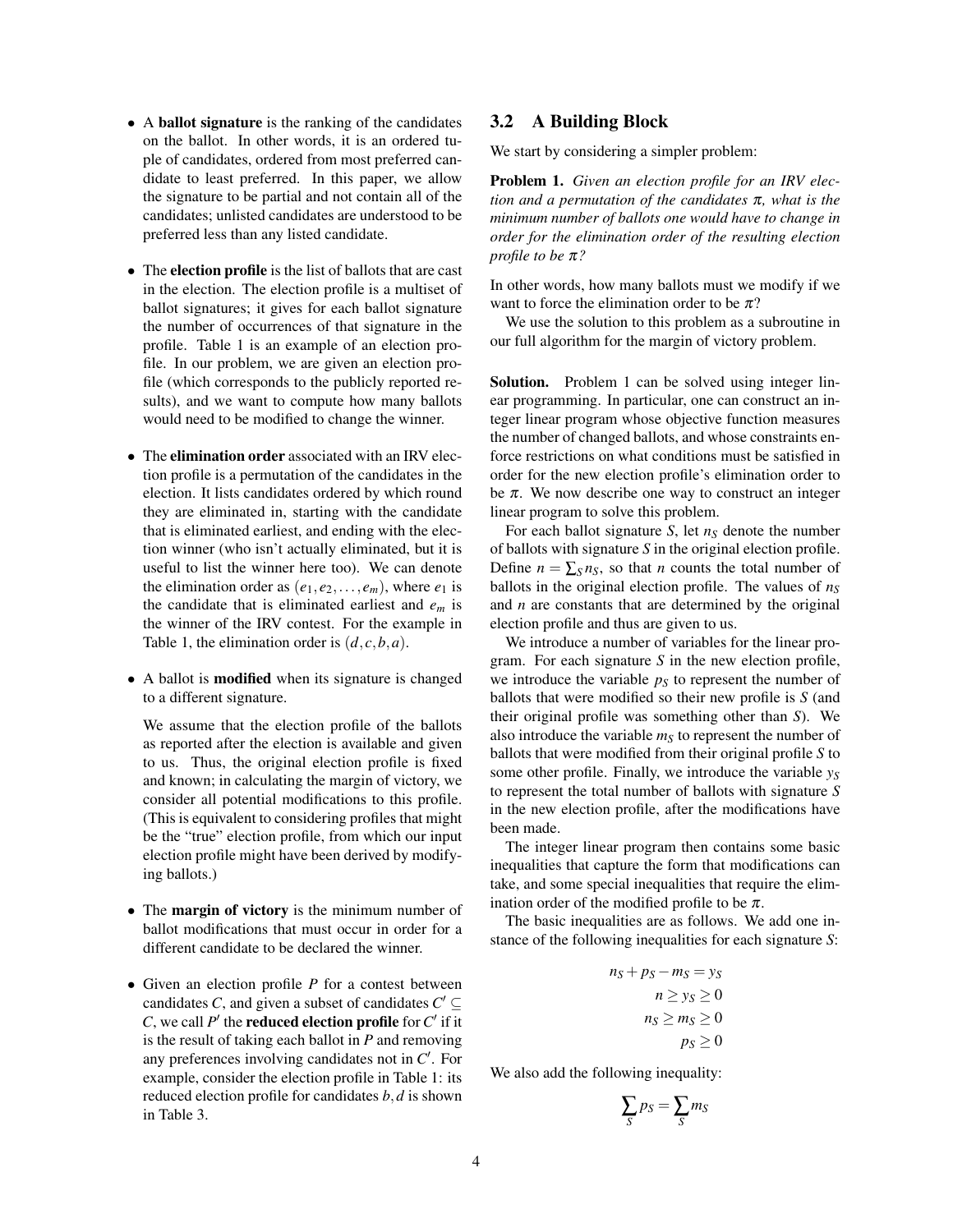These inequalities enforce the following constraints:

- The number of ballots with new signature *S* is the number of ballots that originally had signature *S*, plus the number that were changed from something else to *S*, minus the number that changed from *S* to something else.
- The number of ballots that end up with signature *S* can not be more than the total number of ballots that were cast in the race.
- The number of ballots that are modified to have signature *S* must be nonnegative.
- We may not change more ballots of signature *S* than were originally reported.
- The number of ballots which originally had signature *S* and were then modified to have another signature must be nonnegative.
- The total number of ballots changed from something is equal to the total number of ballots changed to something (conservation of flow).

In addition to the basic inequalities, we also add several special inequalities to force the new election profile's elimination order to be  $\pi = (e_1, e_2, \ldots, e_m)$ . For  $k \ge r$ , let  $\mathscr{S}_{k,r}$  be the set of ballot signatures that will be counted towards candidate  $e_k$  during round  $r$ , assuming that candidates are eliminated in the elimination order  $\pi$ . In other words,  $\mathcal{S}_{k,r}$  is the set of all signatures such that, if we remove candidates  $e_1, \ldots, e_{r-1}$  from the signature,  $e_k$  will then be ranked at the top. Put another way,  $\mathscr{S}_{k,r}$  is the set of all signatures such that  $e_k$  is ranked at least as high as all of  $e_r, e_{r+1}, \ldots, e_m$ . Note that if candidates are eliminated following the elimination order  $\pi$ , then every ballot whose signature is in  $\mathcal{S}_{k,r}$  will be counted towards candidate  $e_k$  in the *r*th round. With this definition, we are now prepared to describe the special inequalities. For each pair of distinct candidates  $e_i$  and  $e_j$  such that  $i < j$ , we generate the following inequality.

$$
\sum_{S \in \mathscr{S}_{i,i}} y_S \le \sum_{S \in \mathscr{S}_{j,i}} y_S
$$

This inequality enforces the requirement that in the *i*th round, candidate *j* has at least as many votes as candidate *i*. Since in the *i*th round, the only candidates remaining are  $e_i, e_{i+1}, \ldots, e_m$ , taken collectively the inequalities for *i* imply that *e<sup>i</sup>* must be the candidate eliminated in the *i*th round (assuming the previous rounds have followed  $\pi$ ). Therefore, if all special inequalities hold, the elimination order will be exactly  $\pi$ .

Finally, the objective function is the number of ballots changed. We seek to minimize this objective function. In

| Ranking of Candidates | Number of Ballots |
|-----------------------|-------------------|
| (a,b)                 |                   |
| (b,a)                 |                   |

Table 4: A second example election profile for a contest between candidates *a* and *b*.

other words, the integer linear program's goal is

$$
minimize \quad \sum_{S} p_{S}.
$$

In summary, our initial solution to Problem 1 is to build the integer linear program described above and solve it using a standard ILP solver. Define a procedure distanceTo $(\pi)$  that does exactly this; it returns the minimum number of ballots that must be changed in order to achieve an election profile whose elimination order will be  $\pi$ , starting from the original election profile. (The original election profile is exactly the set of reported ballots.) While the worst-case running time of an ILP solver is potentially exponential in the size of its input, in practice we have found that these ILPs can be solved efficiently.

Example. Consider the profile in Table 4. We start by adding the following constraint:

$$
2 + p_{(a,b)} - m_{(a,b)} = y_{(a,b)}
$$

This states that, after modifications are applied, the number of ballots that list *a* as the voter's first choice and *b* as her second choice is equal to 2 (the original number of ballots that had this order of preferences) plus the number of ballots that were changed to signature  $(a, b)$  minus the number of ballots that previously had  $(a, b)$  and were subsequently modified. Also, we would add the following constraints:

$$
3 \ge y_{(a,b)} \ge 0
$$
  

$$
2 \ge m_{(a,b)} \ge 0
$$
  

$$
p_{(a,b)} \ge 0
$$

These constraints state that, after modifications, the number of ballots with signature  $(a, b)$  must be non-negative and cannot exceed 3 (the total number of ballots in the election); the number of modified ballots that originally had signature  $(a, b)$  must be between 0 and 2, since we started with 2 ballots of this signature; and finally, the number of ballots modified to have signature  $(a, b)$  must be non-negative.

This captures the basic constraints for the signature (*a*,*b*). We would add similar constraints for the other signatures  $(b, a)$ ,  $(a)$ ,  $(b)$ , and  $($ ). In addition, we would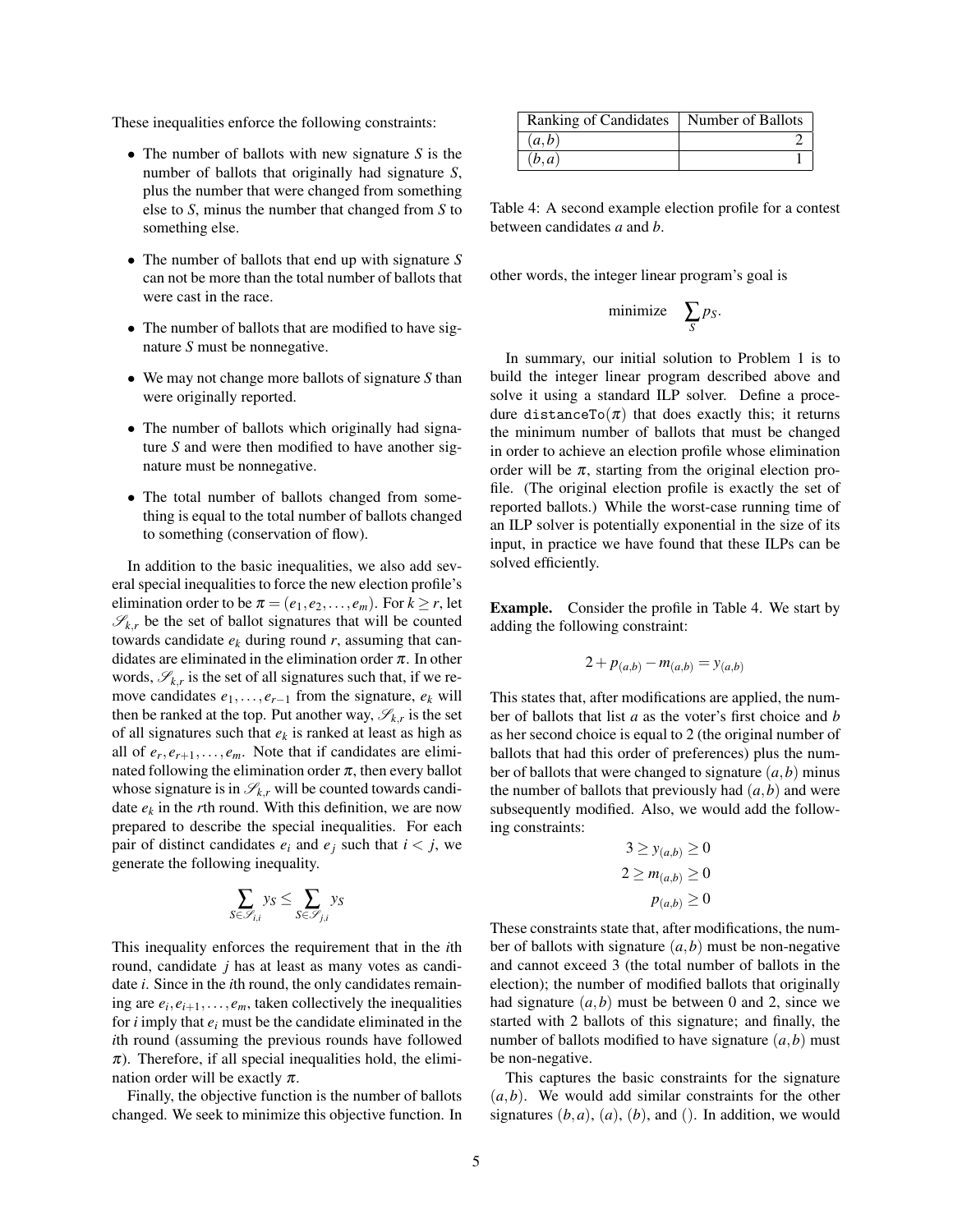add one more basic constraint to enforce that no ballots are added or removed from the race:

$$
\sum_{S} p_{S} = \sum_{S} m_{S}
$$

In other words, this equation is

$$
p_{(a,b)} + p_{(b,a)} + p_{(a)} + p_{(b)} + p_{()} =
$$
  
\n
$$
m_{(a,b)} + m_{(b,a)} + m_{(a)} + m_{(b)} + m_{()}.
$$

Suppose the desired elimination order is  $\pi = (a, b)$ , i.e., we wish to modify the ballots so *a* is eliminated first and *b* second. We obtain the special inequality

$$
y_{(a)} + y_{(a,b)} \leq y_{(b)} + y_{(b,a)},
$$

which simply states that, after modifications have been made, the total number of ballots that have *b* as the first choice must not be smaller than the total number of ballots that have *a* as the first choice.

Finally, we set the objective function to be the sum  $\sum_{S} p_{S}$ , which is the number of ballots changed. We use an integer linear programming solver to minimize the objective function, subject to the aforementioned constraints. In other words, our integer linear program (ILP) tries to achieve the new elimination order using the fewest changes to the original set of ballots.

#### 3.3 An Unoptimized Margin Algorithm

Next, we introduce a basic way to compute the margin of victory for an IRV election. This approach is relatively simple but highly inefficient. The idea is to exhaustively enumerate all possible elimination orders that end with someone other than the currently declared winner. Then, for each such elimination order, we use our solution to Problem 1 (namely, the distanceTo procedure described in Section 3.2) as a subroutine to determine the smallest number of ballots that must be changed to achieve this elimination order. We dub this "the unoptimized algorithm" for computing the margin of victory.

The unoptimized algorithm examines each alternative elimination order that does not end with the reported winner and runs distanceTo on that order, finding the minimal number of changes needed to achieve that elimination order. It then returns the minimum value observed as the margin of victory. This corresponds to the elimination order that achieves a different winner with the fewest possible changes to the ballots. By definition, the value returned by the unoptimized algorithm is the margin of victory for an IRV election.

Examples. In the 2-candidate example election profile in Table 4 we can see the unoptimized algorithm does

Algorithm 2 "Unoptimized algorithm" for finding the margin of victory for an IRV contest with candidates *C*, winner *w*, and election profile *P*.

| $bestSofar \leftarrow \infty$                            |
|----------------------------------------------------------|
| for each permutation $\pi$ of C that does not end with w |
| do                                                       |
| dist $\leftarrow$ distanceTo( $\pi$ )                    |
| if dist $<$ bestSoFar then                               |
| $bestSoFar \leftarrow dist$                              |
| return bestSoFar                                         |

the same thing as what would be done in a "first-pastthe-post" race. It considers the only other possible elimination order  $(a, b)$ , in which *a* loses to *b*, and it finds the fewest number of modifications that would be needed for this elimination order to occur. In this case, the margin of victory is half the difference between the number of votes for *a* and *b*.

For the election profile in Table 1, the unoptimized algorithm would iteratively call distanceTo() for every single permutation of the four candidates that does not designate *a* as the winner (since *a* was the originally reported winner). There are  $3 \times 3! = 18$  such permutations of the four candidates, so Algorithm 2 invokes distanceTo() 18 times.

Efficiency analysis. The unoptimized algorithm is relatively inefficient, because it considers exponentially (in *m*) many elimination orders. In particular, there are  $(m-1) \times (m-1)!$  permutations of the candidates that do not end with the originally reported winner, so Algorithm 2 performs  $(m-1) \times (m-1)!$  iterations of its main loop. Thus, the number of calls to the distanceTo() procedure is  $\Theta(m!)$ , ensuring that the unoptimized algorithm will take time exponential in *m*.

Each iteration of the loop invokes an ILP solver. While in principle, this could itself take time exponential in the size of its input (since integer linear programming is NPhard), in our experience the ILP solver's running time has typically not been the gating factor.

In the remainder of this paper, we focus on remedying the inefficiency of the unoptimized algorithm for contests with a large number of candidates, by trying to reduce the number of calls to distanceTo().

#### 3.4 Our Branch-and-Bound Algorithm

We now introduce an alternative approach that explores only a subset of the possible elimination orders. We use a branch-and-bound technique, motivated by the following lower bound.

**Lemma 1.** *Let*  $C = \{e_1, \ldots, e_m\}$  *be a set of m candidates and*  $C' = C \setminus \{e_1\}$ *. Then,* distanceTo(( $e_1, \ldots, e_m$ )) ≥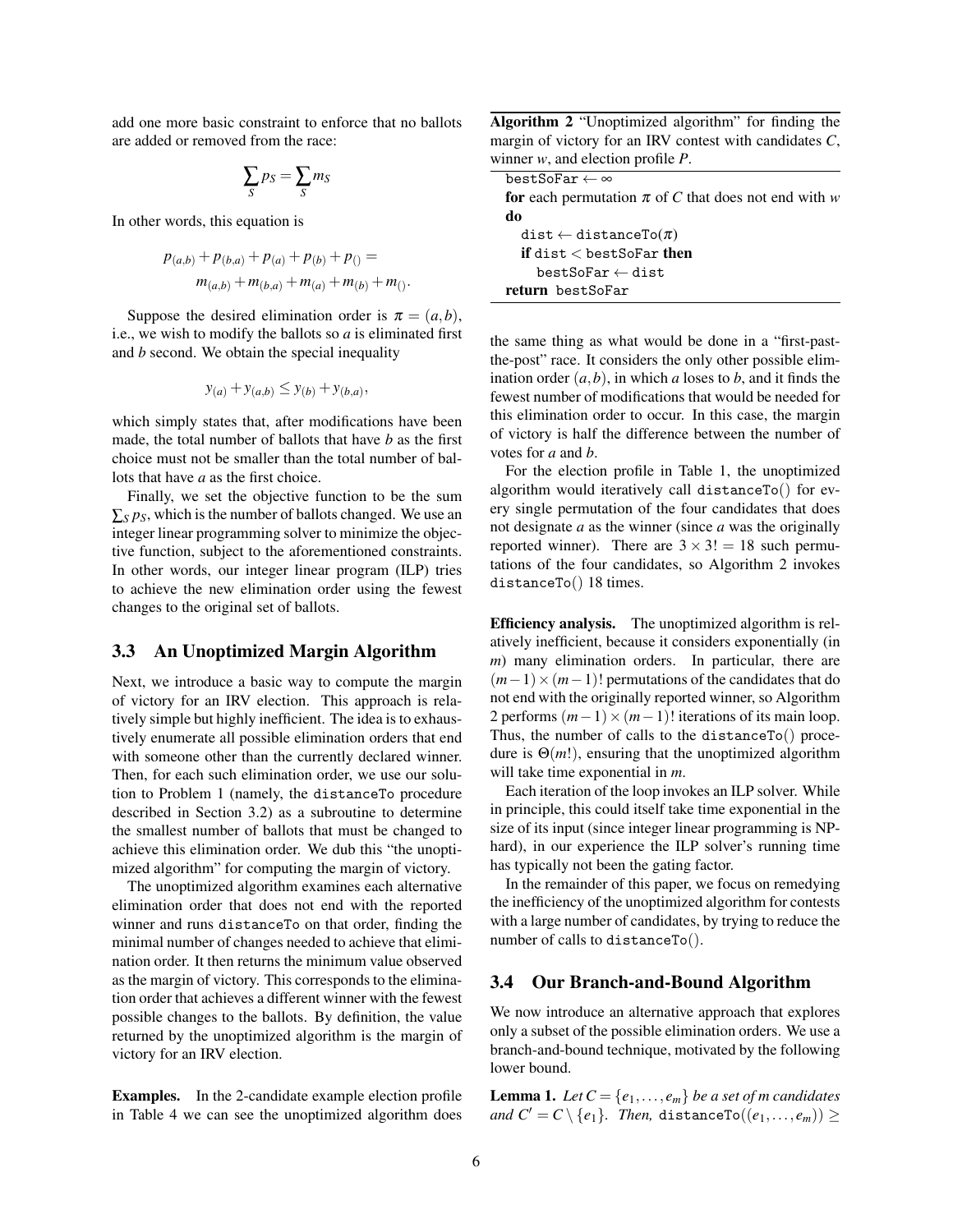distanceTo( $(e_2,..., e_m)$ ), where the latter is calculated *on the reduced election profile for C'*.

*Proof.* Let *m*<sup>1</sup> be the minimum number of ballots that need to be modified to achieve the elimination order  $(e_1, \ldots, e_m)$  for profile *P*, and let  $m_2$  be the minimum number of ballots that need to be modified to achieve the elimination order  $(e_2,..., e_m)$  for reduced profile  $P'$ (*P* restricted to candidates  $\{e_2, \ldots, e_m\}$ ).

We wish to show that  $m_2 \leq m_1$ .

By definition of  $m_1$ , there is a way to change  $m_1$  votes in  $P$  to get a new profile  $P_2$  such that the elimination order for  $P_2$  is  $(e_1, \ldots, e_m)$ . That is,  $P_2$  satisfies the following properties:

- $\bullet$   $e_1$  has the fewest first-choice votes.
- the reduced profile  $P_2'$  ( $P_2$  restricted to candidates  ${e_2, \ldots, e_m}$ ) has the elimination order  $(e_2, \ldots, e_m)$ .

Since we obtained  $P_2$  from  $P$  by modifying  $m_1$  ballots, we can obtain  $P'_2$  from  $P'$  by modifying at most  $m_1$  ballots, by just restricting the ballot modifications between *P* and *P*<sub>2</sub> to the candidates  $\{e_2, \ldots, e_m\}$ . Therefore, *m*<sub>1</sub> is an upper bound on  $m_2$ .  $\Box$ 

 $Corollary 1.$   $distanceTo((e_k,...,e_m))$   $(calcu$ *lated on the reduced election profile for candidate set* {*e<sup>k</sup>* ,..., *em*}*) is a lower bound for*  $distanceTo((e_1,...,e_m)).$ 

This gives us a lower bound on distanceTo( $\pi$ ), for any elimination order  $\pi$ , which can be used in a branchand-bound algorithm. The algorithm explores a search tree, whose leaves are full elimination orders for the candidates *C*, and whose internal nodes represent elimination orders for a reduced election profile (i.e., for a subset of the candidates). We use the lower bound in Lemma 1 to prune portions of the tree. When we can prove that an elimination order requires a larger number of modified ballots than the best one seen so far, we do not need to explore that elimination order.

In particular, we construct the search tree so that each internal node provides a lower bound on the values at all the leaves underneath it. We annotate each leaf with its corresponding distanceTo() value. For example, the leaf for elimination order  $(e_1, \ldots, e_m)$  is annotated with distanceTo((*e*1,..., *em*)). Its parent corresponds to elimination order  $(e_2, \ldots, e_m)$  of the reduced election profile for  $\{e_2, \ldots, e_m\}$ , and is annotated with distanceTo( $(e_2,..., e_m)$ ) (calculated for this reduced election profile).

The algorithm is designed to find the smallest leaf value. We keep track of the smallest leaf value seen so far, say *v*. Then, if we encounter an internal node whose value is *v* or greater, we can skip over the entire subtree

| Ranking of Candidates  | Number of Ballots |
|------------------------|-------------------|
| (Alice, Clarence, Bob) |                   |
| (Bob, Alice, Clarence) |                   |
| (Clarence, Bob, Alice) |                   |

Table 5: A example election profile for a contest between candidates Alice, Bob, and Clarence.

rooted at that node, since none of its descendants can be smaller than the best seen so far.

As an example, consider the election profile in Table 1. The resulting search tree is shown in Figure 2. When visiting the node  $(b,d)$ , we build the reduced election profile that includes only the candidates *b* and *d* and then compute distanceTo $((b,d))$  using this reduced profile.

In this example, we find distanceTo $((b,d)) = 28$ , so we annotate the node  $(b,d)$  with the lower bound  $>$  28. Corollary 1 tells us that the leaves  $(a, c, b, d)$  and  $(c, a, b, d)$  will receive values  $\geq 28$ . If we have previously explored a leaf with value less than or equal to 28, we do not need to explore the subtree rooted at (*b*,*d*).

Our branch-and-bound algorithm explores the search tree in "smallest-first" order. In particular, we prioritize nodes to explore based on the lower bound given by its parent, exploring nodes with smaller lower bounds earlier than nodes with greater lower bounds. We use a priority queue to store the "fringe" (the nodes that have not been explored yet), using each node's lower bound as its priority. This algorithm is designed to prune large parts of the search tree early by discovering a lower bound for them that is larger than the distanceTo value for some other leaf that has already been explored. If pruning is effective, many fewer calls to the ILP solver will be needed, potentially making the branch-and-bound algorithm considerably more efficient than the unoptimized algorithm. The pseudocode for our branch-and-bound algorithm is given in Algorithm 3.

We extend the basic branch-and-bound algorithm using heuristics to select which nodes to explore first when there is more than one with the same lower bound. These additional heuristics can be used as secondary priority keys to attach to each node as it is put into the priority queue. In our implementation of the algorithm, we chose to use 2 additional keys to prioritize nodes, which are described in Appendix A.

Example. Let us explore an example of how this would work for the election profile in Table 5, which shows a contest between the fictitious candidates Alice, Bob, and Clarence. We start the algorithm by placing the two reduced elimination orders (Bob) and (Clarence) on the priority queue (fringe) with priority zero.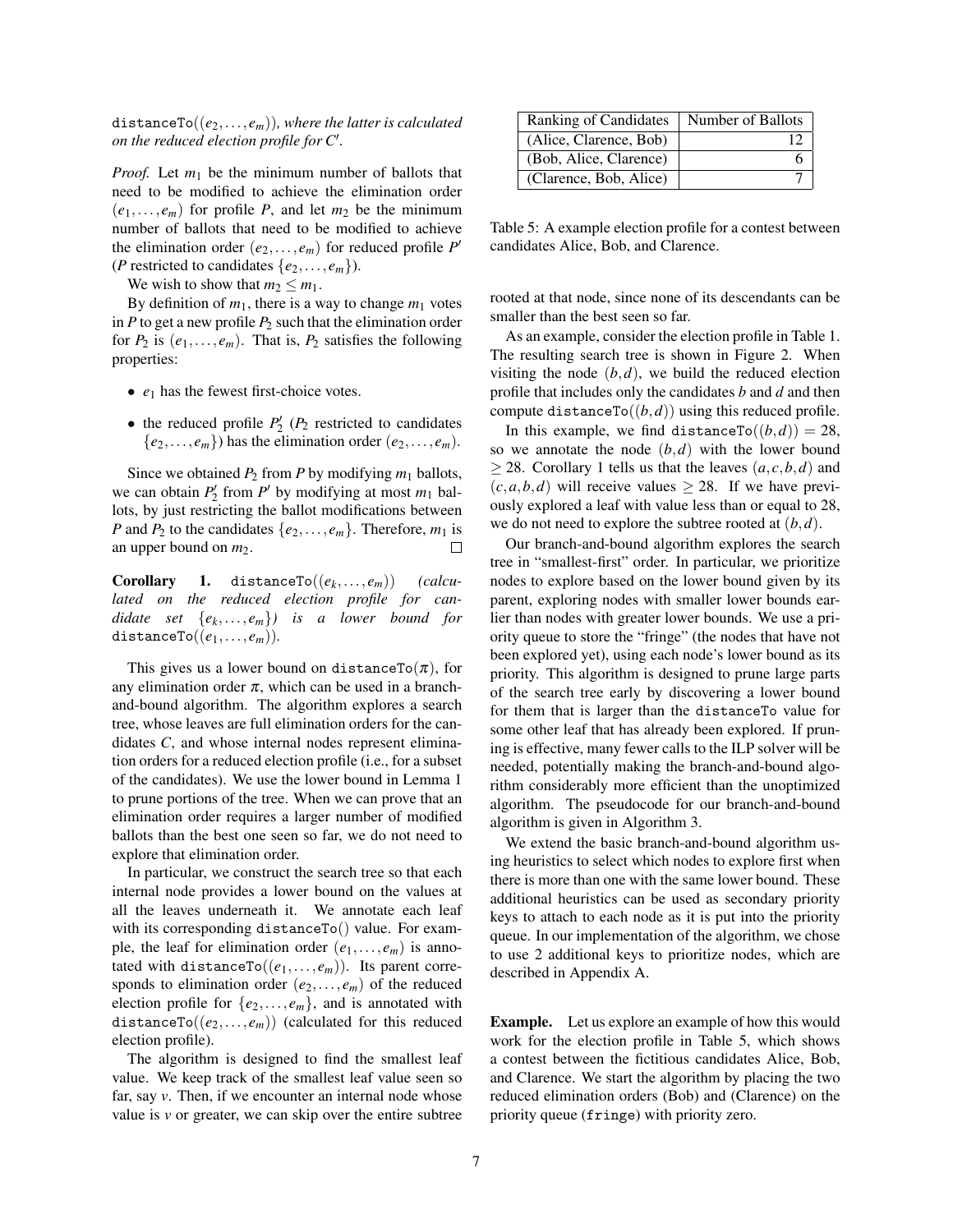

Figure 2: The search tree of reduced elimination orders for an election with candidates  $C = \{a, b, c, d\}$ , original winner *a*, and election profile given by Table 1. The nodes explored by our branch-and-bound algorithm are annotated with the distanceTo() value for that elimination order. Notation:  $(a, b)$  is annotated with  $\geq 17$ , indicating that distanceTo $((a,b)) = 17$  (on the reduced election profile for  $\{a,b\}$ ). This implies that  $(c,d,a,b)$ and  $(d, c, a, b)$  would receive a value at least 17, so they do not need to be explored. The final margin of victory computed was 3 ballots, corresponding to elimination order (*d*,*b*,*a*, *c*).

| <b>Algorithm 3</b> Our branch-and-bound algorithm for com- |
|------------------------------------------------------------|
| puting the margin of an IRV race with set of candidates    |
| C, winner $w$ , and election profile $P$ .                 |

| Let fringe be a priority queue.                                    |  |  |  |  |
|--------------------------------------------------------------------|--|--|--|--|
| for each candidate $c \in C \setminus \{w\}$ do                    |  |  |  |  |
| Add $(c)$ to fringe with priority 0.                               |  |  |  |  |
| while fringe is not empty do                                       |  |  |  |  |
| Pop the lowest priority elimination ordering in                    |  |  |  |  |
| fringe. Suppose it is $\pi = (e_1, \ldots, e_k)$ .                 |  |  |  |  |
| if $\pi$ is a complete elimination ordering then                   |  |  |  |  |
| <b>return</b> distance $To(\pi)$ .                                 |  |  |  |  |
| for each candidate $c \in C$ such that $c \notin \pi$ do           |  |  |  |  |
| Let $d \leftarrow$ distance To $((c, e_1, \ldots, e_k))$ (computed |  |  |  |  |
| on the reduced ballot profile for candidate set                    |  |  |  |  |
| $\{c, e_1, \ldots, e_k\}$ ).                                       |  |  |  |  |
| Push $(c, e_1, \ldots, e_k)$ onto fringe with priority d.          |  |  |  |  |
|                                                                    |  |  |  |  |



Figure 3: Tree corresponding to the example race between Alice, Bob and Clarence. We use the first initial of each candidate in the tree to save space.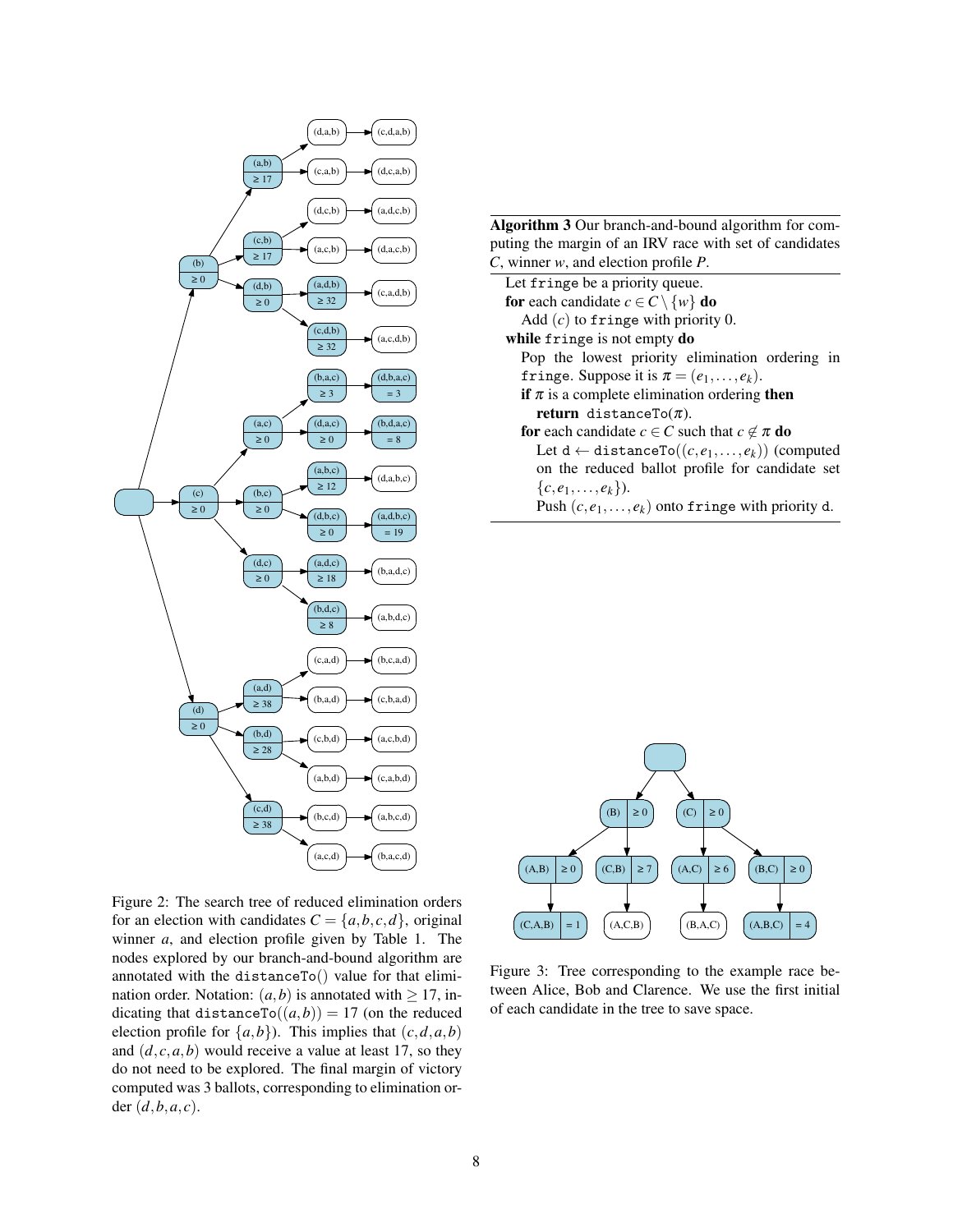We then move into the main loop and pop one of the two elimination orders, say (Clarence), from the fringe (either elimination order would work since they both have priority zero). We extend this elimination order by a single candidate in all possible ways to obtain the two orders (Alice, Clarence) and (Bob, Clarence). For each, we compute the reduced election profile and then invoke distanceTo(), receiving the values 6 and 0 respectively. We insert these two nodes into the fringe with these priorities.

In the next iteration, we pop the smallest node off the fringe, say (Bob). Again, we extend this by a single candidate to obtain the two extensions (Alice, Bob) and (Clarence, Bob), compute reduced election profiles, invoke distanceTo(), and insert them into the fringe with appropriate priorities, which are 0 and 7 respectively in this case. At this point, the fringe contains  $\{(\text{Bob}, \text{Clarence}) \mapsto 0, (\text{Alice}, \text{Bob}) \mapsto \}$  $0,$ (Alice, Clarence)  $\mapsto$  6, (Clarence, Bob)  $\mapsto$  7 $\}.$ 

In the third iteration, we pop one of the lowest-priority elimination orders from the fringe, say (Bob, Clarence). The only possible extension is (Alice, Bob, Clarence). We invoke distanceTo((Alice, Bob, Clarence)), which returns 4, and insert it into the fringe with priority 4.

In the fourth iteration, we pop (Alice, Bob) and push (Clarence, Alice, Bob) with priority 1. In the fifth iteration, we pop (Clarence, Alice, Bob) and find that it is a complete ordering, so we are done and we know that the margin of victory for this race is 1. The corresponding search tree is displayed in Figure 3.

#### 3.5 Reducing ILP Sizes

Next, we show another optimization that reduces the size of each ILP. It turns out that the basic approach in Section 3.2 introduces more variables than necessary. That approach introduces three variables per ballot signature. We show how to reduce the number of variables by introducing an equivalence relation on ballot signatures.

Fix an elimination order  $\pi$ . Consider a ballot signature *S*. Then all that matters about *S* is the *n*-tuple  $f(S) = (c_1, \ldots, c_n)$ , where  $c_i$  indicates which candidate the ballot *S* will be counted towards in the *i*th round of the IRV algorithm, when following elimination order  $\pi$ . If we have two ballot signatures *S*, *S*<sup> $\prime$ </sup> where  $f(S) = f(S')$ , then we consider them equivalent:  $S \sim S'$ . As far as the IRV algorithm is considered, when we follow elimination order  $\pi$  and when  $S \sim S'$ , *S* and  $S'$  are interchangeable; they have the same effect. Consequently, all that matters is the total number of ballots in the equivalence class [*S*] of ballot signatures equivalent to *S*.

For example, suppose we are examining elimination order  $(a, b, c)$ . Then the ballot signature  $(b, a, c)$  is equivalent to the ballot signature  $(b, c)$ : both ballot signatures count towards candidate *b* in the first two rounds, and then count towards candidate *c* in the third round. Therefore, a situation where we have 5 ballots with signature  $(b, a, c)$  and 3 ballots with signature  $(b, c)$  is equivalent to a situation where we have 8 ballots with signature  $(b, a, c)$  and none with signature  $(b, c)$ . All that matters is the total number of ballots in this equivalence class.

This allows us to reduce the size of the ILP. Rather than introducing three variables  $p_S, m_S, y_S$  per ballot signature, we introduce three variables  $p_{[S]}, m_{[S]}, y_{[S]}$  per equivalence class. We define  $p_{[S]} = \sum_{S' \in [S]} p_{S'}$ , and similarly for  $m_{[S]}$  and  $y_{[S]}$ . Since the ILP of Section 3.2 can be expressed solely in terms of the  $p_{[S]}, m_{[S]}, y_{[S]}$  variables, these are all we need.

This optimization significantly reduces the size of the ILPs we solve. For instance, in an election with *m* candidates, where each voter is allowed to rank all *m* candidates, the basic approach generates an ILP with Θ(*m*!) variables; this optimization reduces the number of variables to  $\Theta(2^m)$  (there is one equivalence class per subset of the *m* candidates). In an election where each voter is only allowed to rank 3 candidates, the savings are smaller but still significant: the optimization reduces the number of variables from  $3m(m-1)(m-2) + o(m^3)$  to  $3\binom{m}{3} + o(m^3)$ , an approximately 6-fold reduction. We have found that this optimization reduces the running time of our algorithm, by reducing the time it takes to solve each ILP.

### 4 Evaluation

In this section we evaluate the effectiveness of our branch-and-bound algorithm by using it to find the margin of victory for a variety of public IRV elections.

#### 4.1 Dataset

We tested our branch-and-bound algorithm on 25 different elections.<sup>5</sup> Table 6 gives a detailed description of each. A few of the races were notably trivial in that they only had 2 candidates in the race, but we include the results since the elections were still run as IRV races (e.g., some voters placed both candidates on their ballot).

### 4.2 Methodology

We implemented our algorithm in C++ on an Intel Core i7 processor. We used the IBM CPLEX library with an academic research license as our integer linear programming solver. We tried several other ILP solvers; CPLEX

<sup>5</sup>The Aspen, CO data was obtained from http://irvfactcheckfactcheck.blogspot.com/2010/06/valid-ballot-

what-does-it-mean-for-irv.html which is not affiliated with the Aspen City Clerk.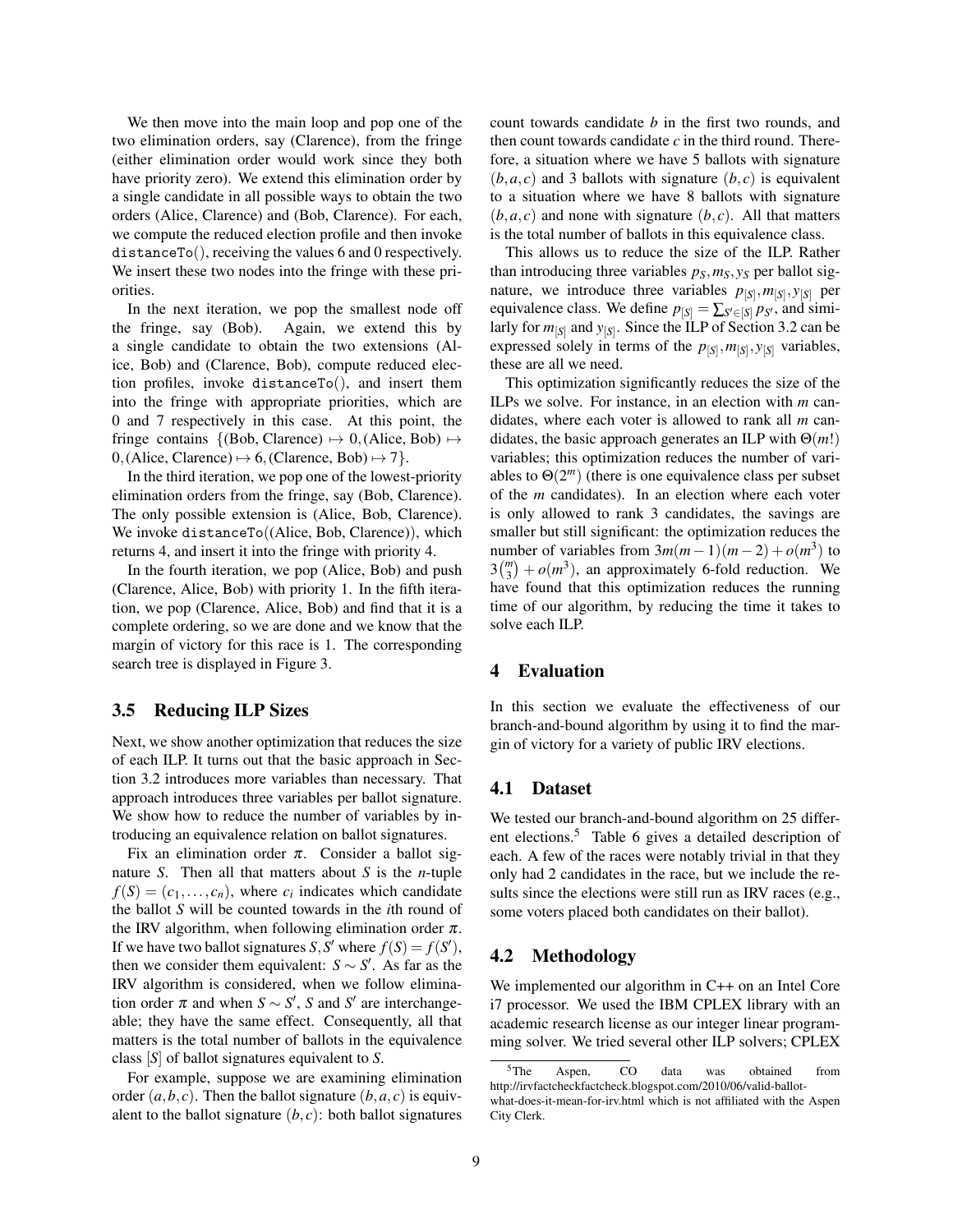| Location          | Year | Office                       |                          | Max cand.                 |
|-------------------|------|------------------------------|--------------------------|---------------------------|
|                   |      |                              |                          | per ballot                |
| Aspen, CO         | 2009 | City Council                 | 11                       | 9                         |
| Aspen, CO         | 2009 | Mayor                        | 5                        | 5                         |
| Berkeley, CA      | 2010 | Auditor                      | $\overline{2}$           | $\overline{\mathbf{3}}$   |
| Berkeley, CA      | 2010 | District 1 City Council Rep. | 5                        | $\overline{\mathbf{3}}$   |
| Berkeley, CA      | 2010 | District 4 City Council Rep. | $\overline{5}$           | $\overline{\mathbf{3}}$   |
| Berkeley, CA      | 2010 | District 7 City Council Rep. | $\overline{4}$           | $\overline{3}$            |
| Berkeley, CA      | 2010 | District 8 City Council Rep. | $\overline{4}$           | $\overline{3}$            |
| Burlington, VT    | 2006 | Mayor                        | 6                        | 6                         |
| Oakland, CA       | 2010 | Auditor                      | 3                        | $\overline{3}$            |
| Oakland, CA       | 2010 | District 2 City Council Rep. | $\overline{3}$           | $\overline{3}$            |
| Oakland, CA       | 2010 | District 2 School Board Dir. | $\overline{2}$           | $\overline{3}$            |
| Oakland, CA       | 2010 | District 4 City Council Rep. | $\overline{8}$           | $\overline{\overline{3}}$ |
| Oakland, CA       | 2010 | District 4 School Board Dir. | 3                        | $\overline{3}$            |
| Oakland, CA       | 2010 | District 6 City Council Rep. | $\overline{4}$           | $\overline{3}$            |
| Oakland, CA       | 2010 | District 6 School Board Dir. | $\overline{2}$           | $\overline{3}$            |
| Oakland, CA       | 2010 | Mayor                        | 11                       | $\overline{3}$            |
| Pierce County, WA | 2008 | City Council                 | $\overline{\mathcal{A}}$ | $\overline{3}$            |
| Pierce County, WA | 2008 | <b>County Assessor</b>       | $\overline{7}$           | $\overline{3}$            |
| Pierce County, WA | 2008 | <b>County Executive</b>      | 5                        | $\overline{3}$            |
| Pierce County, WA | 2009 | <b>County Auditor</b>        | $\overline{4}$           | $\overline{3}$            |
| San Francisco, CA | 2007 | Mayor                        | 18                       | $\overline{\mathbf{3}}$   |
| San Leandro, CA   | 2010 | District 1 City Council Rep. | 4                        | $\overline{\mathbf{3}}$   |
| San Leandro, CA   | 2010 | District 3 City Council Rep. | $\overline{2}$           | $\overline{\overline{3}}$ |
| San Leandro, CA   | 2010 | District 5 City Council Rep. | $\overline{3}$           | $\overline{\overline{3}}$ |
| San Leandro, CA   | 2010 | Mayor                        | $\overline{7}$           | $\overline{\overline{3}}$ |

Table 6: The elections we tested our algorithm on. Here *m* denotes the number of candidates running in the contest, and the final column indicates the maximum number of candidates that a voter could rank on their ballot.

seemed to perform the best. We used the additional secondary keys described in Appendix A.

check."

### We used the local election board's rules for the number of candidates that could be listed on a single ballot in the race.<sup>6</sup> In many cases, voters were only permitted to rank up to 3 candidates. This reduces the number of variables created for each integer linear program, since there are fewer possible ballot signatures that could appear for the particular contest.

The main metric we used for evaluating the effectiveness of our algorithm was the total number of integer linear programs the algorithm had to solve before completing, regardless of the size of the integer linear program. Whenever feasible, we checked the computed answer against the solution returned by the "unoptimized algorithm" (Algorithm 2), in order to perform a "sanity

## 4.3 Results

The running time of our algorithm is influenced most strongly by the number of candidates in the race and the number of candidates that each voter can rank. The number of candidates in the race directly determines the number of possible elimination orders, which strongly influences the number of ILPs that must be solved. The number of candidates that each voter can rank, along with the total number of candidates in the race, determines how many different ballot signatures are possible, which determines the number of variables in each ILP and thus has a strong influence on the time to solve each ILP.

When we were able to compute the margin, we saw reasonable performance: under 2 hours of computation time. Moreover, for large elections our branch-andbound algorithm significantly reduced the number of integer linear programs that had to be solved, compared to the unoptimized algorithm. Table 7 summarizes the results of our performance evaluation.

<sup>6</sup>We computed the margin of victory for all of these elections with respect to the IRV algorithm given in Algorithm 1, even though in some of the elections (e.g., Aspen, CO) the IRV rules used to run the actual election may have been slightly different. As a result, the margin of victory we have calculated for each race might differ from the actual margin of victory for that election's version of IRV.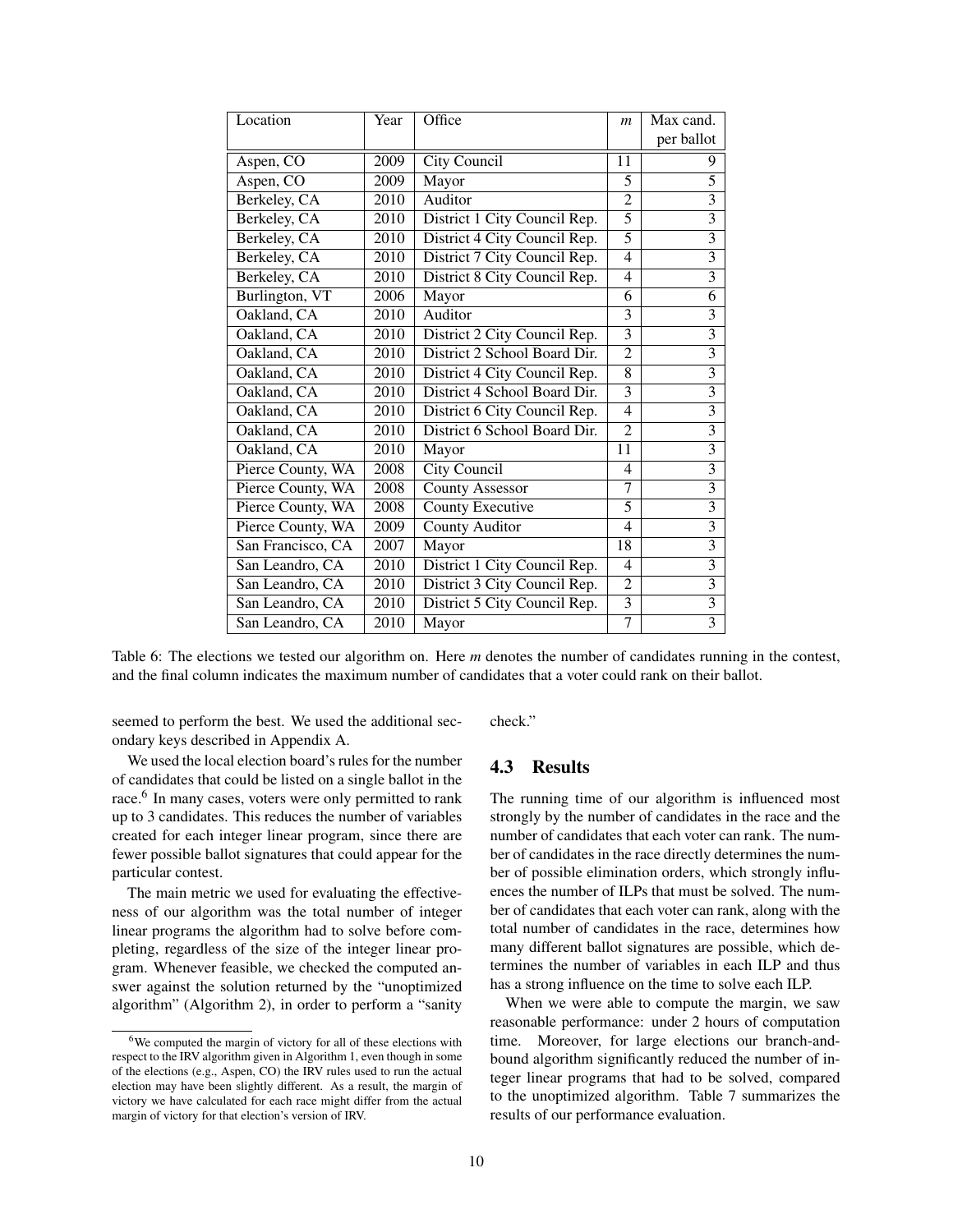

Figure 4: Graph of number *m* of candidates in a race versus the amount *t* of time in seconds to compute. The line shown is a best-fit line for *t*, namely,  $t = e^{(am+b)}$  with  $a = 1.3471$  and  $b = -6.84145$ .



Figure 5: Graph of number *m* of candidates in a race versus the number *K* of ILPs we solved using our algorithm. The line shown is a best-fit line for *K*, namely,  $K = e^{(am+b)}$  with  $a = 1.03223$  and  $b = -1.06821$ .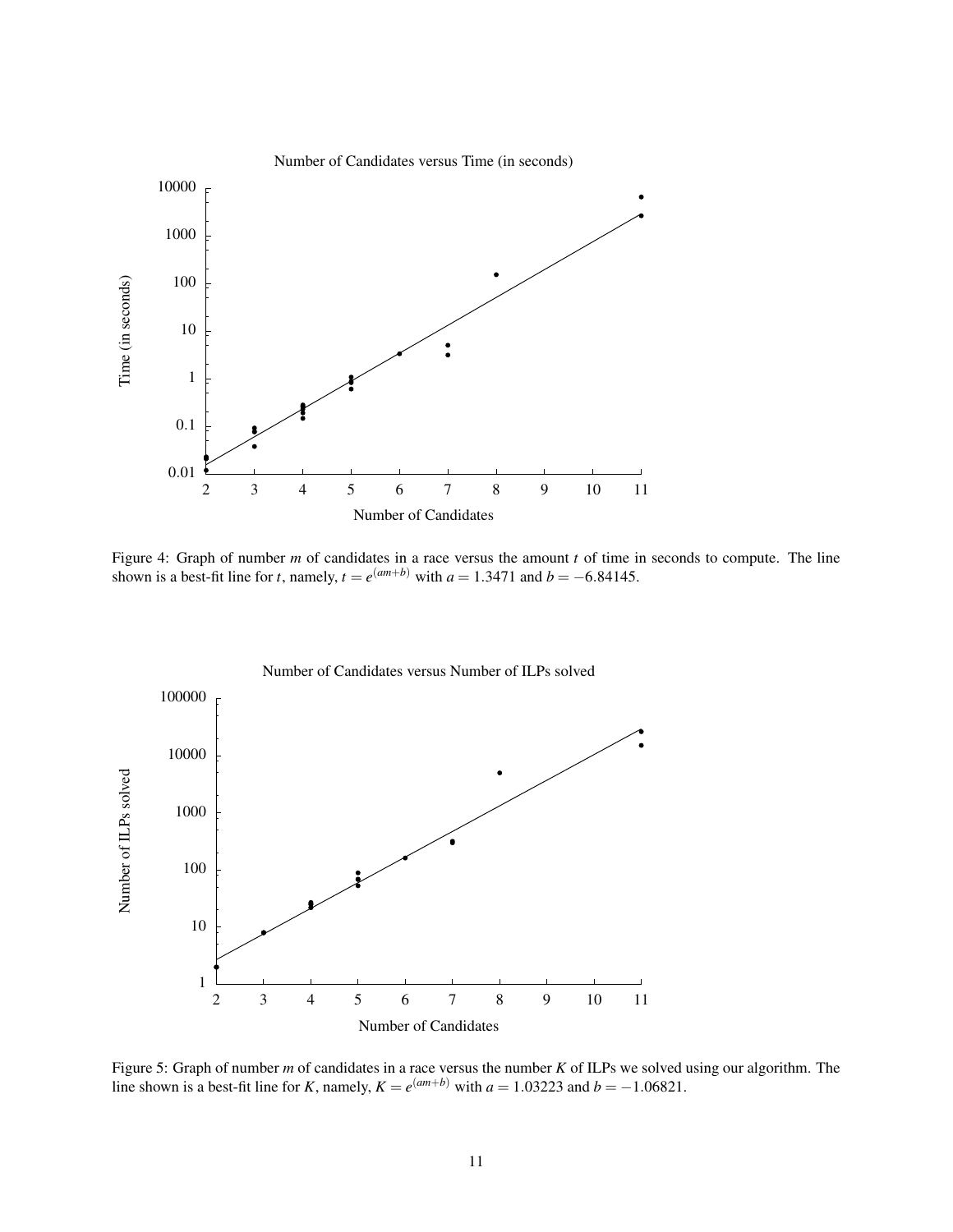| m                       | $\boldsymbol{n}$ | Number of ILPs    | Computing   | Number of        | Computing   | Contest                          |
|-------------------------|------------------|-------------------|-------------|------------------|-------------|----------------------------------|
|                         |                  | using Algorithm 2 | Time using  | ILPs using       | Time using  |                                  |
|                         |                  |                   | Algorithm 2 | Algorithm 3      | Algorithm 3 |                                  |
|                         |                  |                   | (seconds)   |                  | (seconds)   |                                  |
| $\overline{c}$          | 45986            | 1                 | 0.017       | $\overline{c}$   | 0.021       | Berkeley 2010 Auditor            |
| $\overline{c}$          | 15243            | 1                 | 0.017       | $\overline{2}$   | 0.012       | Oakland 2010 D2 School Board     |
| 2                       | 14040            | 1                 | 0.018       | $\overline{2}$   | 0.023       | Oakland 2010 D6 School Board     |
| $\overline{c}$          | 23494            | $\mathbf{1}$      | 0.017       | $\overline{2}$   | 0.022       | San Leandro 2010 D3 City Council |
| $\overline{\mathbf{3}}$ | 122268           | 4                 | 0.061       | $\overline{8}$   | 0.038       | Oakland 2010 Auditor             |
| $\overline{3}$          | 15243            | 4                 | 0.079       | $\overline{8}$   | 0.077       | Oakland 2010 D2 City Council     |
| $\overline{\mathbf{3}}$ | 23884            | 4                 | 0.074       | $\overline{8}$   | 0.093       | Oakland 2010 D4 School Board     |
| $\overline{\mathbf{3}}$ | 23494            | $\overline{4}$    | 0.065       | $\overline{8}$   | 0.078       | San Leandro 2010 D5 City Council |
| 4                       | 4862             | $\overline{18}$   | 0.397       | $\overline{25}$  | 0.267       | Berkeley 2010 D7 City Council    |
| 4                       | 5333             | 18                | 0.498       | 26               | 0.283       | Berkeley 2010 D8 City Council    |
| 4                       | 14040            | 18                | 0.599       | 27               | 0.148       | Oakland 2010 D6 City Council     |
| $\overline{4}$          | 23494            | 18                | 0.297       | 25               | 0.257       | San Leandro 2010 D1 City Council |
| 4                       | 43661            | $\overline{18}$   | 0.364       | $\overline{22}$  | 0.193       | Pierce 2008 City Council         |
| 4                       | 159987           | $\overline{18}$   | 0.310       | $\overline{22}$  | 0.230       | Pierce 2009 County Auditor       |
| $\overline{5}$          | 312771           | $\overline{96}$   | 2.566       | $\overline{53}$  | 0.611       | Pierce 2008 County Executive     |
| $\overline{5}$          | 2544             | 96                | 6.810       | $\overline{69}$  | 0.885       | Aspen 2009 Mayor                 |
| $\overline{5}$          | 6426             | $\overline{96}$   | 4.139       | $\overline{89}$  | 1.088       | Berkeley 2010 D1 City Council    |
| 5                       | 5708             | 96                | 4.052       | 68               | 0.831       | Berkeley 2010 D4 City Council    |
| 6                       | 9865             | 600               | [Timeout]   | 162              | 3.358       | Burlington 2006 Mayor            |
| 7                       | 23494            | 4320              | 509.530     | 298              | 3.165       | San Leandro 2010 Mayor           |
| 7                       | 312771           | 4320              | 447.837     | $\overline{318}$ | 5.068       | Pierce 2008 County Assessor      |
| 8                       | 23884            | 35280             | [Timeout]   | 4996             | 153.594     | Oakland 2010 D4 City Council     |
| 11                      | 122268           | 36288000          | [Timeout]   | 26205            | 2646.488    | Oakland 2010 Mayor               |
| 11                      | 2544             | 36288000          | [Timeout]   | 15119            | 6571.894    | Aspen 2009 City Council          |
| 18                      | 149465           | 6046686277632000  | [Timeout]   | [Timeout]        | [Timeout]   | San Francisco 2007 Mayor         |

Table 7: The running time of our algorithm (Algorithm 3, including the optimizations from Section 3.5) on various IRV elections. Algorithm 2 refers to the unoptimized algorithm. *m* denotes the number of candidates, and *n* denotes the number of ballots cast in the election.

Perhaps the biggest surprise was that, in all but two cases, the margin of victory exactly matched the lastround margin. The two exceptions were the 2008 Pierce County Assessor race and the 2009 Aspen City Council race. In both cases the margin of victory turned out to be less than one-third of the last-round margin. The margin of victory for each of the contests we were able to process is shown in Table 8.

### 4.4 Limitations of our Method

Our branch-and-bound algorithm was unable to compute the margin of victory for only one of the elections we tested, the 2007 San Francisco Mayoral election.

The 2007 San Francisco Mayoral contest had too many candidates for the algorithm to finish in a reasonable amount of time. Even with our pruning methods, the algorithm explores a very large number of tree nodes (elimination orders). In short, our branch-and-bound algorithm as it currently stands does not scale to IRV elections with large numbers of candidates.

We note that in some auditing approaches, it may be desirable to use the margin-of-victory computation multiple times, as it may be invoked each time a portion of the audit is completed. The efficiency of the margin-ofvictory computation is particularly relevant in such cases.

#### 5 Future Directions

In this section, we discuss some future directions for our work.

#### 5.1 Improvements to our Algorithm

We suspect that further efficiency improvements to our algorithm may be possible. We list several possible di-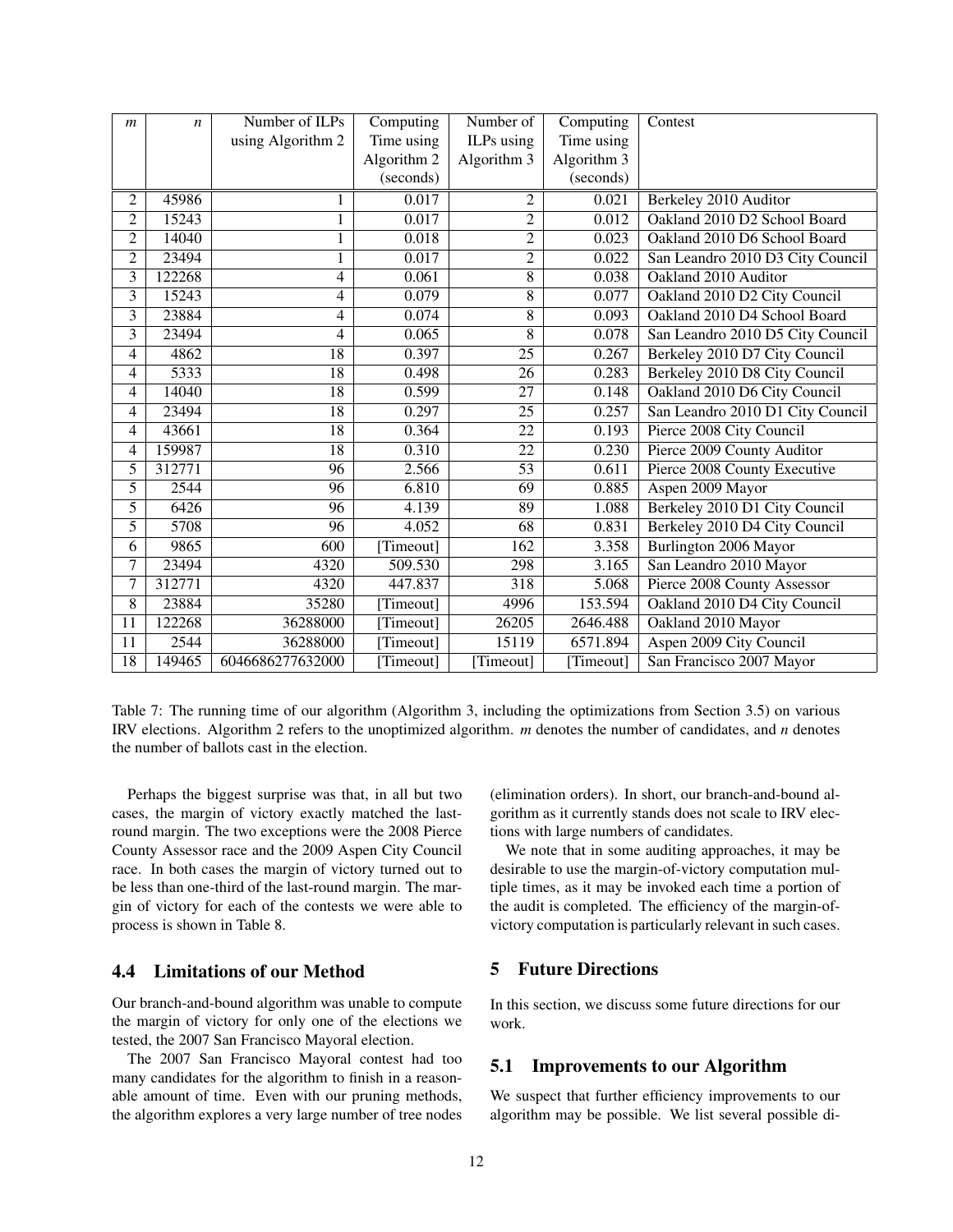| Contest                          | $\boldsymbol{n}$ | Margin | Last-round margin |
|----------------------------------|------------------|--------|-------------------|
| Berkeley 2010 Auditor            | 45986            | 15356  | 15356             |
| Oakland 2010 D2 School Board     | 15243            | 4830   | 4830              |
| Oakland 2010 D6 School Board     | 14040            | 4826   | 4826              |
| San Leandro 2010 D3 City Council | 23494            | 8338   | 8338              |
| Oakland 2010 Auditor             | 122268           | 17081  | 17081             |
| Oakland 2010 D2 City Council     | 15243            | 2175   | 2175              |
| Oakland 2010 D4 School Board     | 23884            | 3620   | 3620              |
| San Leandro 2010 D5 City Council | 23494            | 742    | 742               |
| Berkeley 2010 D7 City Council    | 4862             | 364    | 364               |
| Berkeley 2010 D8 City Council    | 5333             | 878    | 878               |
| Oakland 2010 D6 City Council     | 14040            | 2603   | 2603              |
| San Leandro 2010 D1 City Council | 23494            | 3131   | 3131              |
| Pierce 2008 City Council         | 43661            | 2007   | 2007              |
| Pierce 2009 County Auditor       | 159987           | 8396   | 8396              |
| Pierce 2008 County Executive     | 312771           | 2027   | 2027              |
| Aspen 2009 Mayor                 | 2544             | 89     | 89                |
| Berkeley 2010 D1 City Council    | 6426             | 1174   | 1174              |
| Berkeley 2010 D4 City Council    | 5708             | 517    | 517               |
| Burlington 2006 Mayor            | 9865             | 388    | 388               |
| San Leandro 2010 Mayor           | 23494            | 116    | 116               |
| Pierce 2008 County Assessor      | 312771           | 1111   | 3650              |
| Oakland 2010 D4 City Council     | 23884            | 2329   | 2329              |
| Oakland 2010 Mayor               | 122268           | 1013   | 1013              |
| Aspen 2009 City Council          | 2544             | 35     | 162               |

Table 8: The margin of victory in each election, computed using our algorithm. *n* denotes the number of ballots cast.

rections (as yet unimplemented and untested).

Weak candidates. In elections with many candidates, often there are many weak candidates, i.e., candidates who receive few votes (e.g., write-in candidates). These candidates cannot advance far, but our algorithm nonetheless examines many elimination orders where weak candidates survive into later rounds.

It is interesting to develop algorithmic optimizations that specifically target this situation. Fix a known upper bound *u* on the margin of victory. Fix an election profile *P*. For candidates *a*,*b*, let  $n_*(a)$  denote the number of ballots that rank *a* higher than *b* (or that rank *a* anywhere and do not rank *b* at all), and let  $n_1(b)$  denote the number of ballots that rank *b* as the first choice. Write *a* ≺ *b* if  $n_*(a) + 2u < n_1(b)$ . Note that  $n_*(a)$  is an upper bound on the number of ballots that might count towards *a* in any round of the IRV algorithm executed on profile *P*, and  $n_1(b)$  is a lower bound on the number of ballots that might count for *b*. If these differ by more than 2*u*, then no modification of *u* or fewer ballots can cause *a* to be eliminated later than *b*. In other words, if  $a \prec b$  and distanceTo( $\pi$ )  $\leq u$ , then *a* must occur before *b* in  $\pi$ , i.e.,  $\pi = (\ldots, a, \ldots, b, \ldots)$ . Consequently, we can use the partial order  $\prec$  to narrow our search.

This suggests an algorithm. Initially, set *u* to the lastround margin and compute the relation  $\prec$  by examining all  $m(m-1)$  pairs of candidates. Say that  $\pi$  is inconsistent with  $\prec$  if there exist a pair of candidates  $a \prec b$  such that either (i) *b* appears before *a* in  $\pi$ , or (ii)  $\pi$  is a partial elimination order that mentions *a* but not *b*. Now, search the tree of elimination orders as in the branch-and-bound algorithm, but skipping over nodes (and their subtrees) that are inconsistent with  $\prec$ . At any point where we find a complete elimination order whose distanceTo value is smaller than *u*, we can optionally update *u* and  $\prec$ . It seems plausible that, when there are many weak candidates and only a few strong candidates, this optimization might significantly improve the performance of our algorithm—however, we have not tested it.

Further bounds. In Section 3.4, we showed how to lower-bound distanceTo $((e_1, \ldots, e_m))$  by examining a suffix  $(e_k, \ldots, e_m)$  of the elimination order. We note that one can also obtain lower bounds from a prefix as well.

More formally, if  $\{c_1, \ldots, c_k\}$ , *B* are two candidatesets whose disjoint union is *C*, let  $\langle c_1, \ldots, c_k, B \rangle$  denote the set of all elimination orders of the form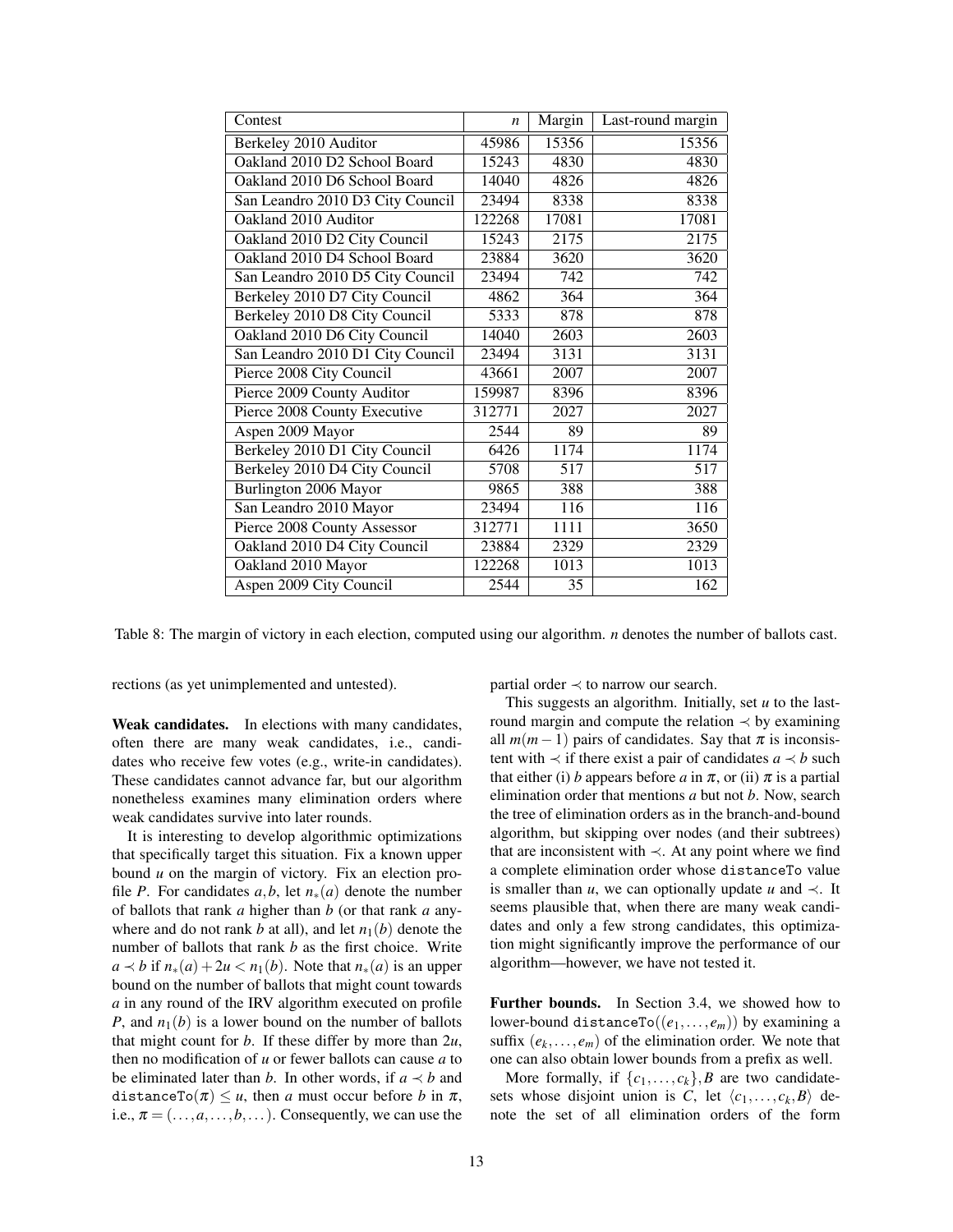$(c_1, \ldots, c_k, b_1, \ldots, b_{m-k})$  such that  $b_1, \ldots, b_{m-k}$  forms a permutation of *B*. Given  $\langle c_1, \ldots, c_k, B \rangle$ , we can form an ILP problem as described in Section 3.2, but omitting the constraints corresponding to the last  $m - k$  rounds of the IRV election. Let  $\texttt{distanceTo}(\langle c_1,\ldots,c_k,B\rangle)$  denote the result of solv- $\mathop{\mathrm{diag}}$  this ILP. We note that distanceTo $(\langle c_1,\ldots, c_k, B\rangle)\leq 1$ distanceTo $((c_1, \ldots, c_k, b_1, \ldots, b_{m-k}))$  for all permutations of *B*. Consequently, we obtain a lower bound analogous to Corollary 1, but for the prefix rather than the suffix.

More generally, we can also combine these two ideas, to obtain a lower bound on distanceTo $(\pi)$  corresponding to each consecutive sequence of candidates from  $\pi$ . If  $A, \{c_1, \ldots, c_k\}$ , *B* are three candidate-sets whose disjoint union is *C*, let  $\langle A, c_1,..., c_k, B \rangle$  denote the set of all elimination orders of the form  $(a_1, ..., a_{|A|}, c_1, ..., c_k, b_1, ..., b_{|B|})$  where the *a*'s form a permutation of *A* and the *b*'s a permutation of *B*. We can compute the reduced election profile for candidates  $\{c_1, \ldots, c_k\} \cup B$ , build an ILP but omitting constraints corresponding to the last  $|B|$  rounds, and then solve the IRV to obtain distanceTo $(\langle A, c_1, \ldots, c_k, B \rangle).$ The key fact is that distanceTo $(\langle A, c_1, \ldots, c_k, B \rangle) \leq$  $\texttt{distanceTo}((a_1,\ldots,a_{|\mathcal{A}|},c_1,\ldots,c_k,b_1,\ldots,b_{|\mathcal{B}|})$ )) always holds.

Thus, for each elimination order  $\pi$ , we obtain many lower bounds on distanceTo( $\pi$ ). It seems conceivable that there may be a way to build a more efficient branchand-bound algorithm that uses all of these bounds simultaneously to prune the search tree, rather than just Corollary 1. However, we have not explored this direction.

### 5.2 Computational Complexity

While we have, as a practical matter, made progress on the problem of computing the margin of an IRV election, it is still open whether this problem is actually solvable in time polynomial in the number *m* of candidates and the number *n* of votes cast.

There has been a substantial body of research, beginning with a series of works by Bartholdi, Orlin, Tovey, and Trick [2, 1, 3], studying the worst-case computational complexity of manipulation (strategic voting) problems for various voting rules. See [7] and [8] for overviews of this line of research. In particular, Bartholdi and Orlin [1] showed that the problem of manipulating of IRV is NP-complete. Given this earlier work and the similarity between strategic voting problems and the margin problem, it is natural to conjecture that computing the margin of victory of an IRV election is also NP-complete. However, we have not yet proven this conjecture.

### 6 Conclusions

The margin of victory is a fundamental notion for postelection audits, because many post-election auditing schemes require knowledge of the margin of victory in order to design an efficient sampling strategy that is guaranteed with high probability to catch (and, for a risklimiting audit, correct) errors sufficient to have changed the election outcome. Also, the margin of victory has public and political relevance, because it quantifies how close the election was.

In this paper, we presented a relatively efficient method for computing the margin of many IRV elections. Our algorithm is able to compute the margin of victory for all but one of the real-world IRV elections we tested.

In one case we were unable to compute the margin of victory. This failure could be attributed to an unusually large number of candidates in the race (which usually does not occur in smaller cities for local elections). In most cases, however, we show that our algorithm works relatively efficiently in practice. Our results show that, in most cases, the margin of victory could be determined within a few hours after the election is tabulated.

#### Acknowledgements

This work was partially supported by National Science Foundation grant CNS-0524745. Any opinions, findings, conclusions or recommendations expressed in this publication are those of the author(s) and do not necessarily reflect the views of the National Science Foundation.

#### References

- [1] BARTHOLDI, J. J., AND ORLIN, J. B. Single transferable vote resists strategic voting. *Social Choice and Welfare 8*, 4 (1991), 341–354.
- [2] BARTHOLDI, J. J., TOVEY, C. A., AND TRICK, M. A. The computational difficulty of manipulating an election. *Social Choice and Welfare 6* (1989), 227–241.
- [3] BARTHOLDI, J. J., TOVEY, C. A., AND TRICK, M. A. How hard is it to control an election. *Mathematical and Computer Modelling 16* (1992), 27–40.
- [4] DOPP, K. Realities mar instant runoff voting 18 flaws and 4 benefits. http://electionmathematics.org/ucvAnalysis/ US/RCV-IRV/InstantRunoffVotingFlaws.pdf, Feb. 2009.
- [5] Ranked voting and election integrity. http://archive. fairvote.org/?page=2438, Dec. 2009.
- [6] Where instant runoff is used. http://www.fairvote.org/ where-instant-runoff-is-used, 2010.
- [7] FALISZEWSKI, P., HEMASPAANDRA, E., AND HEMASPAAN-DRA, L. A. Using complexity to protect elections. *CACM 53*, 11 (Nov 2010), 74–82.
- [8] FALISZEWSKI, P., AND PROCACCIA, A. D. AI's war on manipulation: Are we winning? *AI Magazine 31*, 4 (Dec 2010), 53–64.